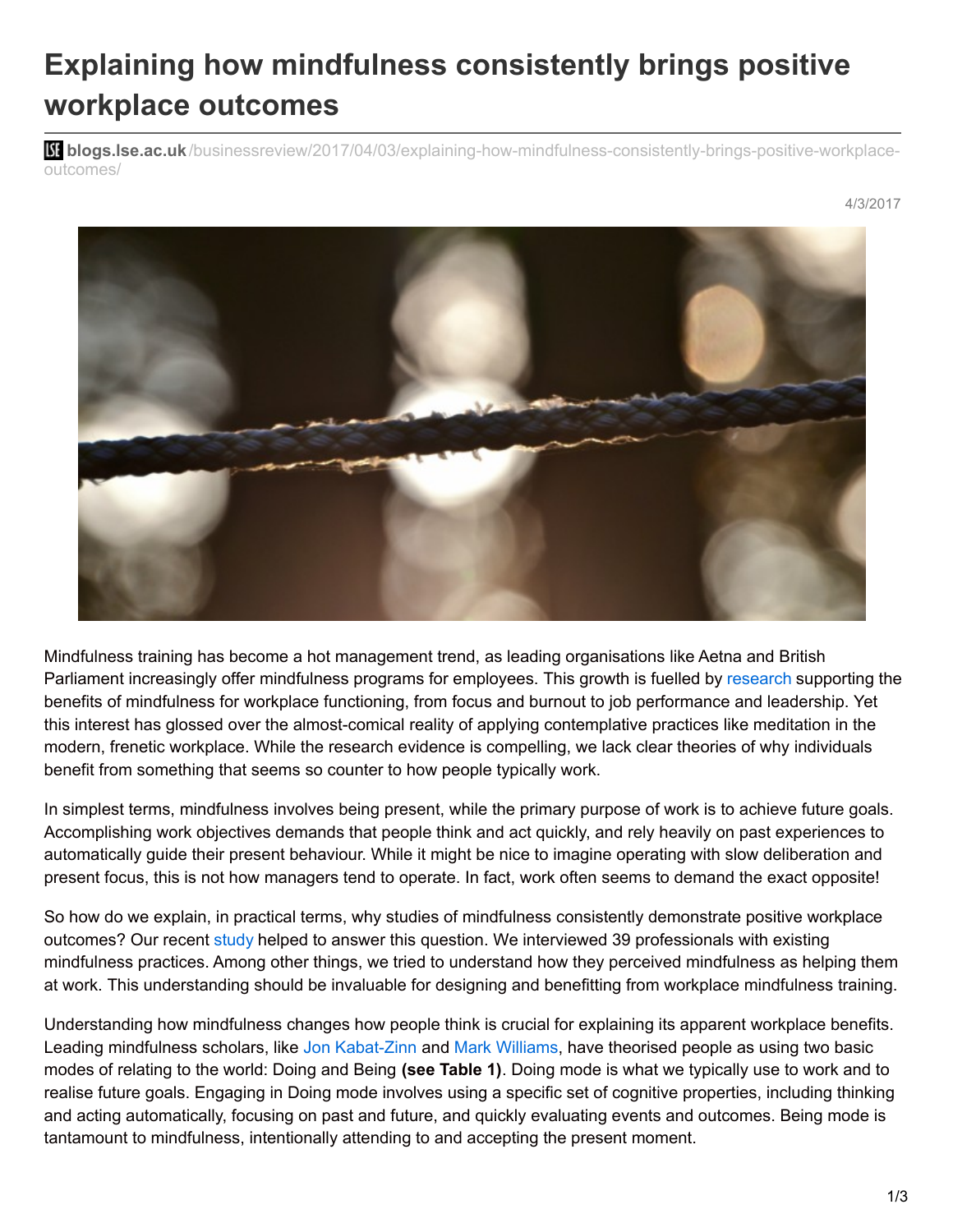| <b>Being Mode</b><br>(Mindfulness) | <b>Property</b>       | <b>Doing Mode</b><br>(Goal-Directed Cognition) |
|------------------------------------|-----------------------|------------------------------------------------|
| <b>COGNITIVE MODE COMPARISON</b>   |                       |                                                |
| Present                            | <b>Temporal Focus</b> | Past and future                                |
| Non-conceptual                     | Perception            | Conceptual                                     |
| Direct experience                  | Locus of reality      | <b>Narratives</b>                              |
| Acceptance                         | Judgment              | Evaluation                                     |
| Self-quieted                       | Self                  | Self-centered                                  |
| Goalless                           | Goals                 | Goal-directed                                  |
| Intentional                        | Agency                | Automatic                                      |

While relying on Doing mode is undoubtedly crucial for workplace success, our study suggests that over-relying on this mode can be problematic. The properties that come with this mode can be limiting. Just like using a hammer to fix a leak, this typical way of thinking is often the wrong tool for a task. For example, imagine you are managing a subordinate and discover they made an error on an important client email. If you are relying solely on the Doing mode, as is typical for most people, this may trip you up. You may start to call your subordinate names (hopefully just in your head!), while your thoughts race towards placating the client and obsessing about how this will affect your reputation. While this may prompt a quick response to the client, this train of thought is also really limiting. The self-oriented thoughts about reputation drive a stress response. The negative evaluation of your subordinate can undermine that relationship and the real work of management — finding ways to grow, motivate, and retain talent. Interviewees in our study offered many such examples of Doing mode creating such limitations.

Now take the same scenario, but imagine you are mindful and have activated Being mode and its cognitive properties. Unlocking this toolkit may help you to enact more appropriate responses. Experiencing acceptance of the error may help you to avoid silently cursing your subordinate. Focusing on the present may leave you feeling less self-centred and anxious about your professional reputation. These different tools help you to avoid falling into these traps, which could get in the way of effectively managing your subordinate and correcting the error.

This example helps to demonstrate why mindfulness may be valuable to work. Many situations are effectively addressed through the toolkit provided by Doing mode, but not all. Often Being mode added tools helpful for effectively engaging these situations in which Doing mode was problematic. This partially reflects [emerging](https://books.google.com/books?hl=en&lr=&id=aV_YAAAAQBAJ&oi=fnd&pg=PR9&dq=Williams+and+Penman+2012&ots=4HxVb81wOy&sig=7WH7Tk2jPN_ALzjnnCzpU4FLesg#v=onepage&q=Williams and Penman 2012&f=false) theory from clinical psychologists, who have suggested that "Doing mode … becomes a 'problem' when it volunteers for a task that it cannot do. … When this happens, it pays to 'shift gear' into 'Being' mode. This is what mindfulness gives us: the ability to shift gears as we need to, rather than being permanently stuck in the same one."

However, our interviews revealed an interesting adjustment to this theory, with big implications for work. In some cases, when individuals were mindful, they reported that they had both Being and Doing modes operating together. Rather than shifting gears, they reported employing both ways of thinking simultaneously, effectively expanding the tools they could use.

Rather than Being or Doing, we described this condition as "Being while Doing," an ideal state of mindfulness at